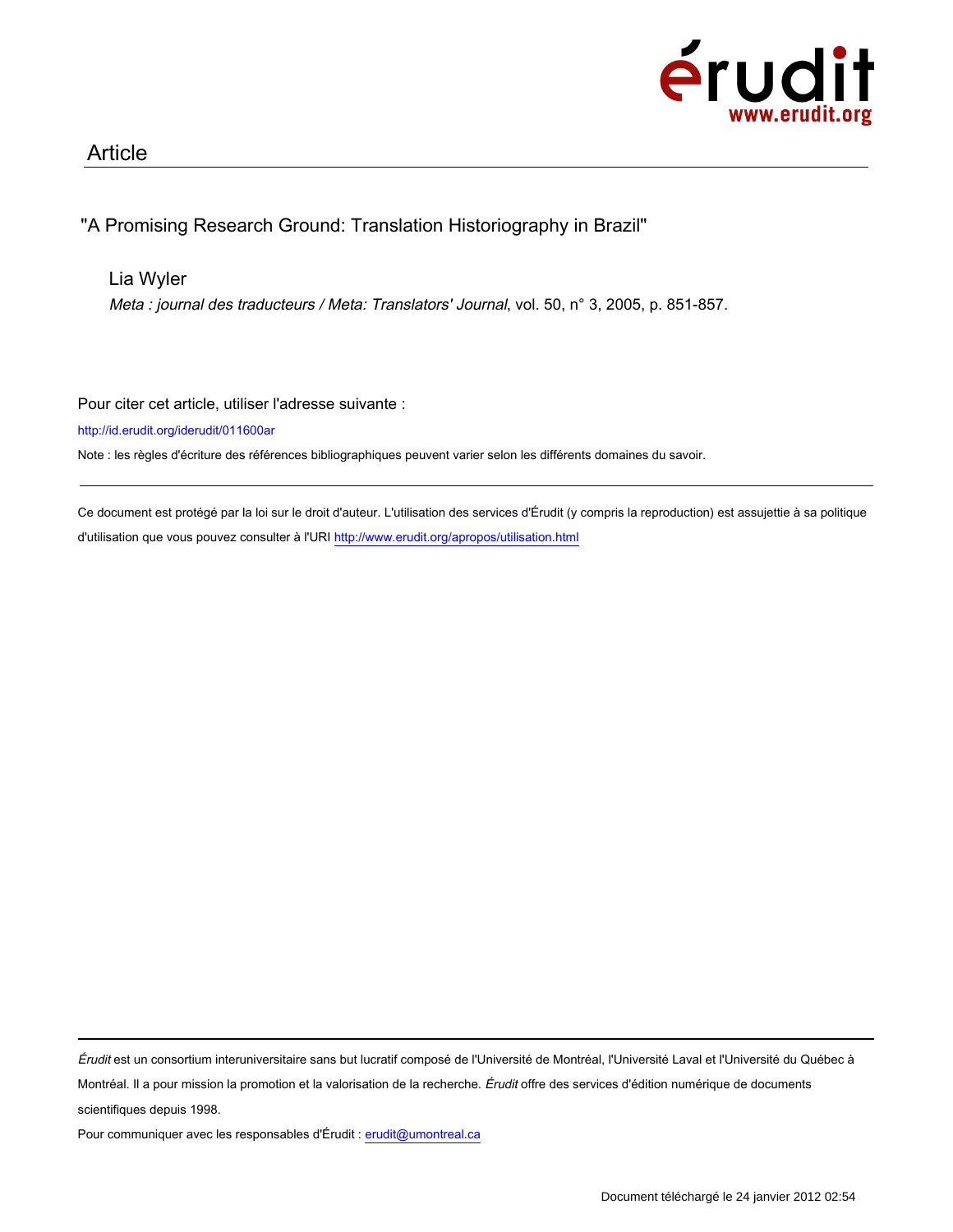# **A Promising Research Ground: Translation Historiography in Brazil**

#### **lia wyler**

*Researcher in Translation History, Rio de Janeiro, Brazil* lia.wyler@terra.com.br

### **RÉSUMÉ**

Au Brésil, les études d'histoire de la traduction ont débuté à la fin des années 1980 et leur développement a été tel qu'elles formaient déjà, en 1998, un champ autonome dans les congrès de traduction. Les théories de Lefevere, de Toury et de Holmes sont aujourd'hui appliquées à de grands corpus de traductions produites entre les années 1940 et 1970, pour chercher à dévoiler les pratiques éditoriales ayant influencé la traduction d'œuvres de fiction et la formation d'un public de lecteurs pour ce genre. Les nouvelles tendances dans ce domaine incluent le recours à un plus grand nombre de ressources humaines pour mener à bien des projets d'envergure, et un intérêt sur la manière dont les contraintes du marché influent sur le travail du traducteur.

#### **ABSTRACT**

In Brazil, studies in Translation History began in the late eighties and expanded to the extent that by 1998 they had become an area per se in translation fori. The theories by Lefevere, Toury and Holmes are being applied to large corpuses of translations produced from the forties to the seventies in an effort to disclose publishing practices affecting the translation of fiction and the formation of a readership for this genre. New trends in the field include the pooling of human resources to deal with larger projects and an interest in how market demands affect the work of translators.

## **MOTS-CLÉS/KEYWORDS**

Brazil, translation history, translation of fiction, publishing

Today, Translation Historiography in Brazil can be viewed as a wide, promising research ground. This was not so in the early 1990's when the surface of Descriptive Studies had hardly been scratched and researchers could try but not really succeed in evaluating their meager findings in the light of imported theories, given the marked differences between conditions surrounding the translation of texts in other countries and in Brazil. On the other hand, the idea of a historiography of translation was so new that they had not yet had time to construct theoretical frameworks of their own.

There were no post-graduate courses in translation in the country and the 24 theses and dissertations on translation presented up to 1989 came from the areas of Comparative Literature (with particular emphasis on poetry), Linguistics, Literary Theory, Philosophy, Semiotics and Psychoanalysis.

In the last sixteen years, however, there has been an upsurge of post-graduate courses *lato sensu* in major and minor universities. Last year (2004), topping off other achievements such as the regular publication of a translation journal, *Cadernos de Tradução*, the Federal University of Santa Catarina succeeded in licensing the very first post-graduation course *stricto sensu* in Translation Studies.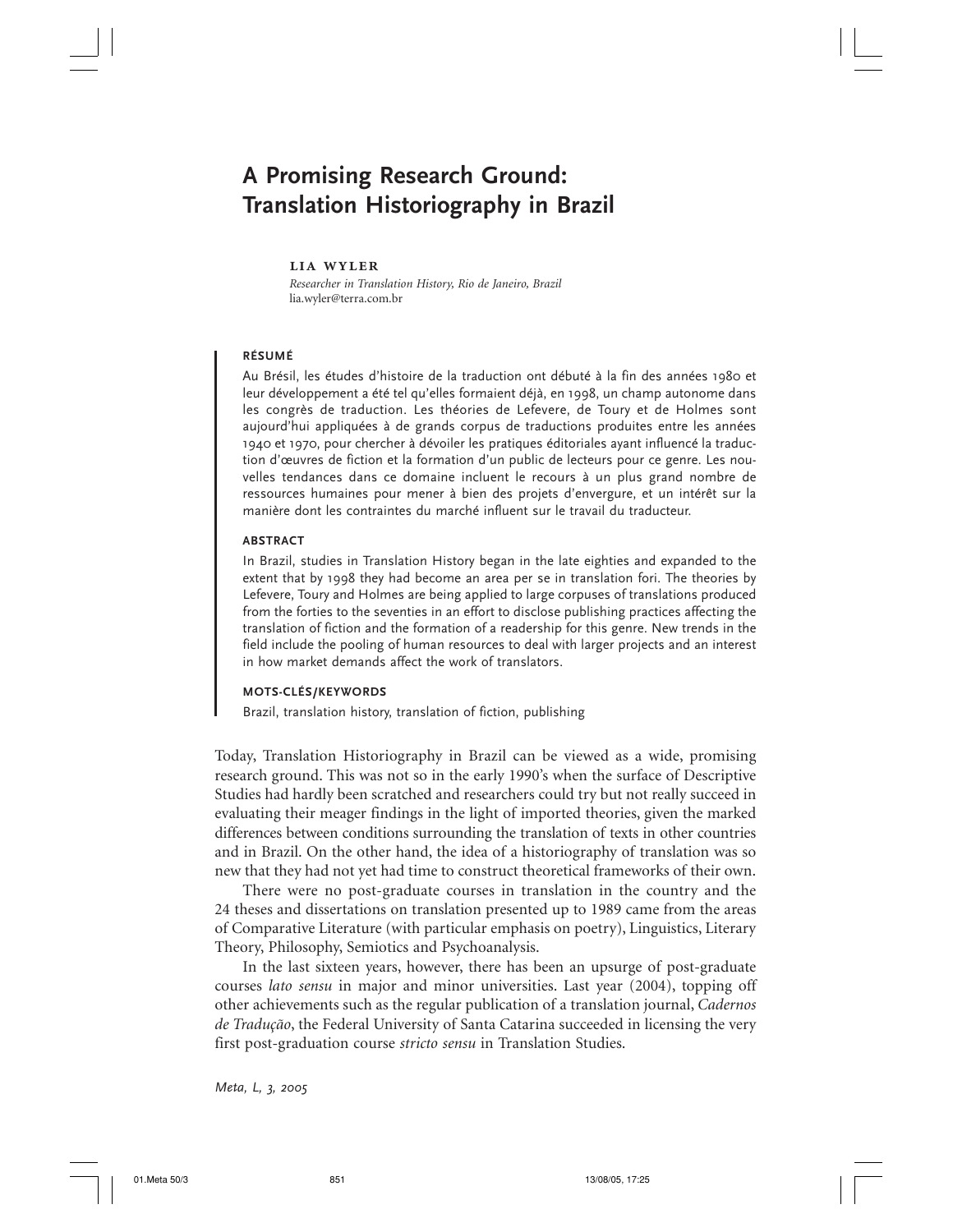Many initiatives have contributed to these advances, particularly the Translation Forums organized more regularly as from 1985, where academics and professional translators began to meet every two or three years to discuss their theory and practice.

In Milton (1993) the author gives us a brief but clear picture of Translation Studies in the years surrounding that Forum. Until then translators were familiar with re-creation and dominance of form over content, theories that were developed by poet-translators Augusto de Campos and Haroldo de Campos, influenced by Walter Benjamin, Roman Jakobson and Ezra Pound, though they never committed themselves or their poetry politically. They were also acquainted with the argument by poet-translator José Paulo Paes that a poet's idiolect is nothing but the power to name things given to man by God, and with his counter argument that, in naming things, the poet reinforced the sociolect of the time and place he lived in and the society he wrote for. So there was a general awareness of the power of the "sujet" traduisant" but this power had not been explicitly linked to the times and conditions that surrounded him and his text – that is, to their historicity.

A few years before, Rosemary Arrojo had stressed the importance of social context in the choices made by translators. Arrojo (1986) introduced the post-structuralist theories of Roland Barthes, Jacques Derrida and Stanley Fish, and discussed the ideas of interpretive community, original text versus palimpsest-text. The latter would be a text erased by each successive community, reinterpreted according to its perceptions and accepted by that particular community as the "same" text. In the years that followed, her theorization became the starting point and foundation for a large number of essays, articles, theses and dissertations in major academic institutions where she taught or was invited to speak.

Not as well publicized in Brazil as Arrojo's books and articles, a doctoral dissertation by Vieira (1992), discussed the concept of cannibalism, which was in her view a distinctive trace of Brazilian translations – a consistent refusal to privilege the original text over its translation. She considered that Derrida's and Benjamin's ideas lacked the theoretical coherence that could be found in Peirce and summed up by finding André Lefevere's refraction of texts as refractions of a culture not only compatible with Peirce but better able to study the formation of images and cultural canons through translations. Vieira's ideas were taken up by Susan Bassnett, Edwin Gentzler and others academics abroad and had important repercussions in the United Kingdom and the United States.

Now once one starts thinking about cannibalism and refractions, next he/she will be thinking about dependency, the forms it assumed throughout a country's literary history and inevitably of one of the agents of these manifestations: the translator. So, in 1983, when Paes was asked by a newspaper in São Paulo to write an article for a special issue on translation he took the opportunity and wrote about literary translations and translators. Not how they should feel or how they should approach their task, but who they actually were and what books they translated. Press articles, however, are short-lived and his was forgotten until some seven years later when it came out in book form. Paes (1990), was a collection of short essays on literary translation issues such as metaphor and memory, the poetry of Manuel Bandeira, Milan Kundera's views on translation, translation criticism and history. His first attempt to put together a history of literary translation has never ceased to impress those who read it. Besides having the quality of absolute novelty it also included a comprehensive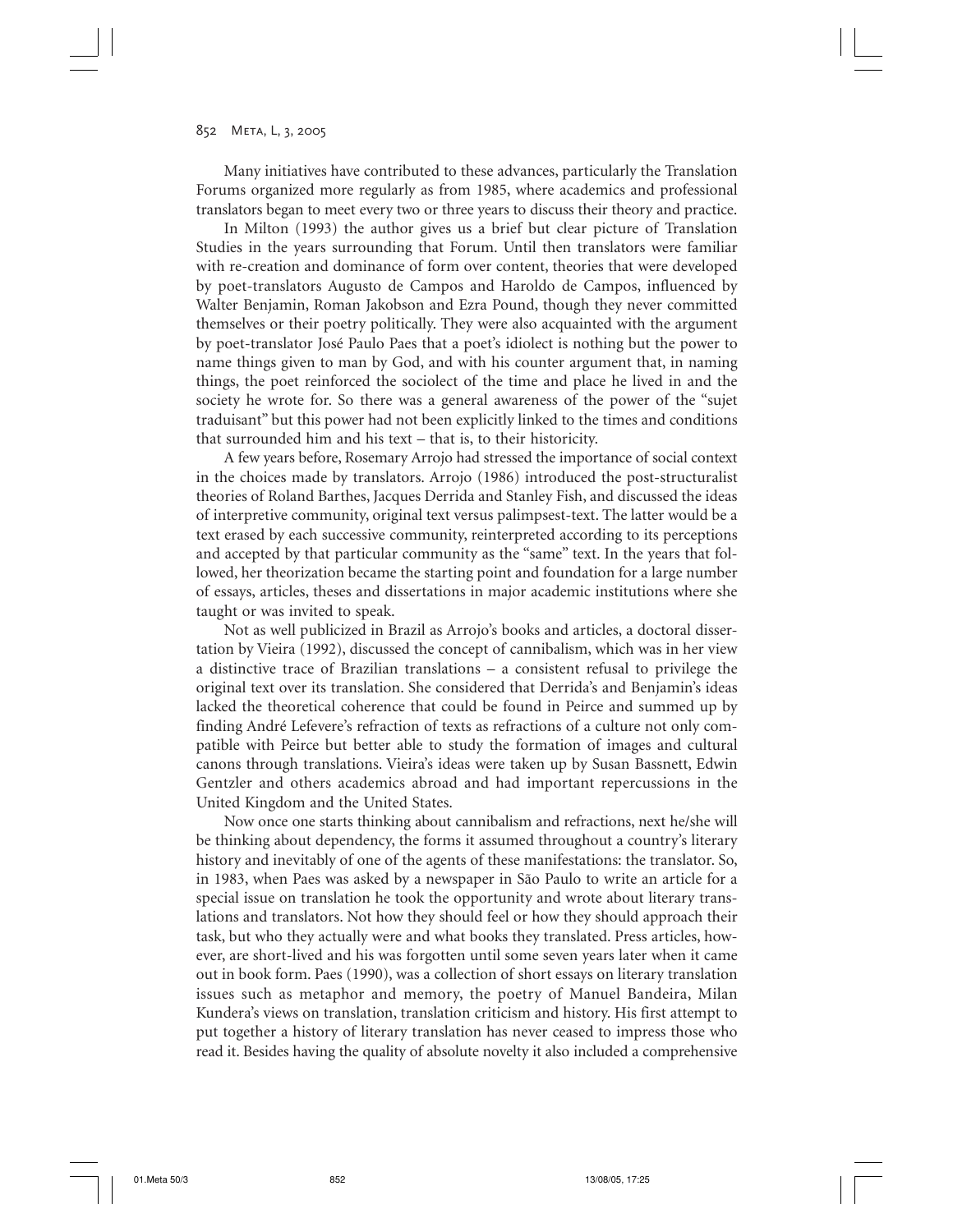bibliography that has given direction and purpose to the work of many researchers who were stimulated by the challenge of tackling the "cyclopean task" of writing a more complete account.

Around six years were necessary to gather enough data about the first four centuries of European invasions and settlements, a period in which we are informed that interpreters abounded in Brazil. But either little was written about them or the records are lost or carefully locked away in Portugal's colonial archives. Even so, it was possible to glean some information from passing comments in old chronicles and voyage diaries and legal documents written from the16th to the 19th centuries and republished in "Brasilianas" during the 1940s. The registers referring to the 19th century, however, are more numerous and detailed as they have been the object of study of scholars. The results of my research covering the years 1500 to 1900 were presented as a MA thesis in 1995, and with the first seventy years of the 20th century added, were published as a book in 2003. Parts of this research can also be found in "Brazilian Tradition."

The thesis, an overview of what could later become a full-sized history, attracted the attention of researchers working under John Milton's supervision on translation from a historiographical point of view at the University of São Paulo. He had been very active in organizing events where Brazilian researchers could have a first hand contact with European and American researchers who were developing theories on translation from various points of view but especially from a historical approach.

At this point it should be noted that the frequent presence of foreign descriptivists in lectures and bibliographies from the early nineties was probably stimulated by the opening of Cetra summer courses in Leuven, in 1989. These courses were attended by a number of Brazilian researchers from different universities and the theories taught there have since informed most of our production in the area of descriptive studies and historiography.

Soon this interest in historiography was no longer restricted to the University of São Paulo. In the 1996 Forum in Fortaleza, Ceará, the plenaries of Michel Ballard, Edwin Gentzler and Judith Woodsworth attracted large audiences showing that there was enough public to justify the opening of a separate area of activities for historiography and descriptive studies in future fori. So for next one in 1998, the well-known theoreticians Lieven D'hulst and Anthony Pym were invited to discuss their methods in historiography.

Three Brazilian specialists on literature and theatre, Gilberto Passos, Pina Coco and Tania Brandão, were also invited to speak at the 1998 Forum about the role of translation in their respective areas, and to try to fill in the many gaps observed in Brazilian cultural production throughout colonial times. For them, this change of point of view was quite a new experience, for it is well known how reluctant academics from ex-colonies are to acknowledge the overpowering role of translation in the cultural production of their countries. Their focal point necessarily being the study of a national literature, it can only be expected that they should discard translations as manifestations of "Other" cultures holding no interest for their purpose. Actually there have been some studies that do mention translations but as evidence to corroborate their views on French literature and its influence in 19th century Brazil. Such is the case of Meyer (1996), a lengthy work initially intended to search for the Anglo-French origins of the Brazilian romance. Many such studies also reveal that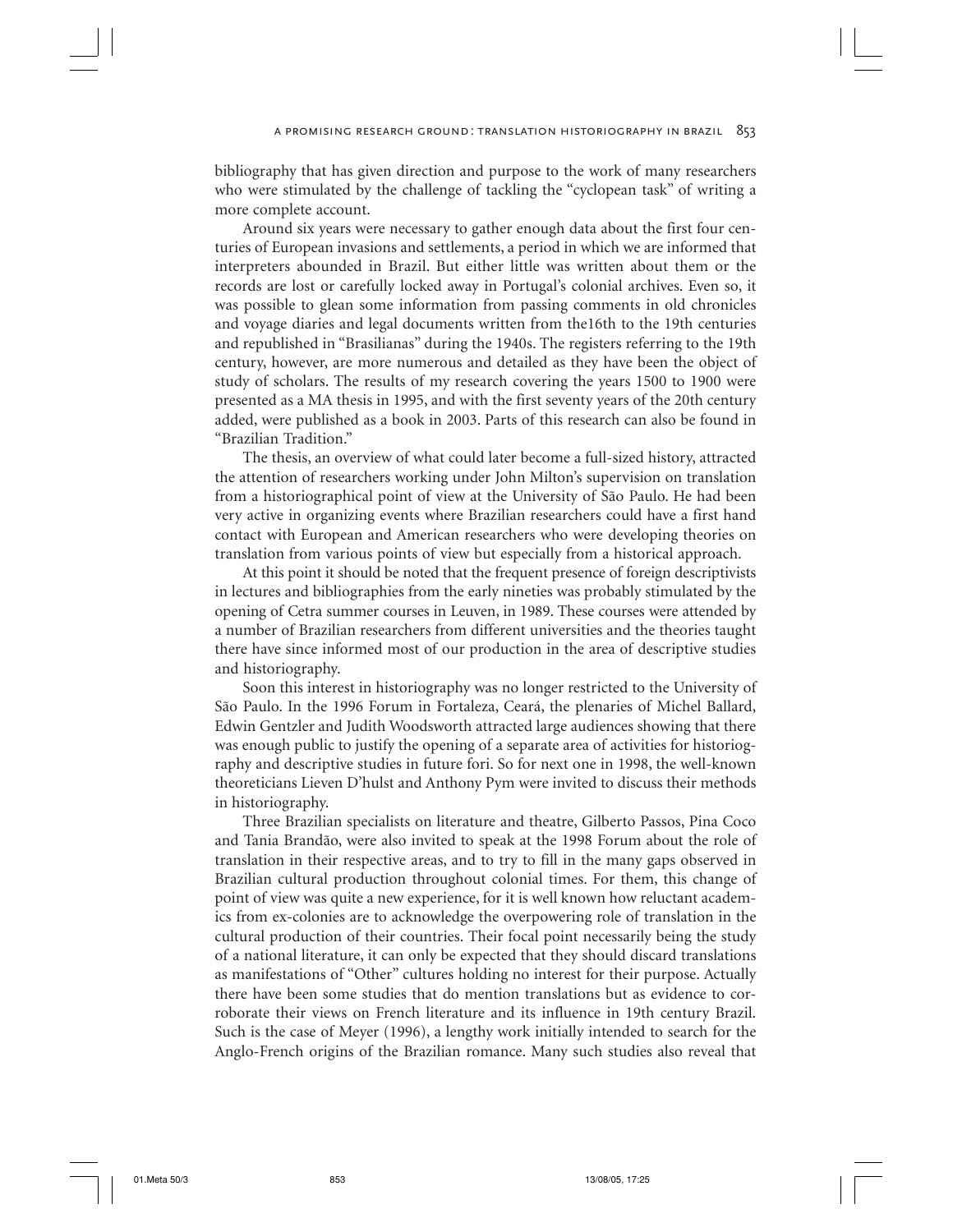this was by no means a one way inflow, a point that has been taken up by translation researchers Aguiar from the UFG (Universidade Federal de Goiás) and Torres from UFSC (Universidade Federal de Santa Catarina) when studying French translations of Brazilian authors for their PhD's dissertations. Nor has it involved France only according to Barbosa who made a survey of works translated in the United Kingdom and the United States correlating them to Brazilian literary historical periods.

Conferences, round tables and papers presented at the 1998 Forum not only showed new research possibilities but evidenced as well that a vast ground remained untilled, work-hands were few and worked far apart, and often duplicated work already done or underway. It also stressed that the fact that translation was not a discipline *per se* hampered nationwide initiatives such as forming a data bank with all our findings or concentrating on pure translation studies or even using Internet to speed up the exchange of information. Gathering data for this article, for instance, was something that demanded sending personal messages to the researchers and waiting a long time for their replies. A general announcement made on the information list coordinated from the University of São Paulo, *Tradinfo*, received only a couple of replies.

But in spite of these setbacks, many initiatives begun in1998 have borne good fruit. The papers on historiography presented then were collected and edited by John Milton in a special issue of *Crop.* Though its preparation began as soon as the Forum was over, it ended up being published in 2001. It had a preface by Lieven D'hulst on "Why and how to Write Translation Histories?" and included eight articles from different theoretical approaches that ranged from overviews of a few centuries to detailed descriptions of certain translators and their work on a given author, from translations for the Book Club and for collections in Brazil and Argentina to a discussion of Tupi names surviving in contemporary Brazil. But primarily it showed, according to its editor, the "growing popularity of the area of historical translation studies in Brazil," and gave visibility to the work of Eduardo de Almeida Navarro, Tania Brandão, Maria Cristina Batalha, Irene Hirsh, Adriana Pagano, John Milton and my own.

The idea of publishing in one volume the work of academics from different universities and even different countries on a single theme was taken up by Marcia Martins (1999) with articles by Australian Anthony Pym, Belgian Lieven D'hulst, Frenchman Michel Ballard, Egyptian Mona Baker, Briton John Milton working in Brazil and Brazilians Lia Wyler, Marcia Martins and Aguiar.

Throughout the nineties, the interest in descriptive studies has continued to grow and as in other countries they have expanded to cover literary and non-literary translations, oral interpreting, dubbing and subtitling as well as the development of theoretical frameworks, case studies, translator training and translation assessment. An initial sampling of this work can be seen on a CD-Rom organized by Pagano for the 2000 Forum, containing 95 articles, thesis and dissertation abstracts published up to that date.

The concepts and methods proposed by the polysystems theory have been used by Hirsch (2002) when describing Brazilian translations of 19th century American writers published in the 20th century for her PhD. She concluded that these translations contributed to the progressive Americanization of reading habits in Brazil as from the early twenties, helping to form a book market dependent on translations.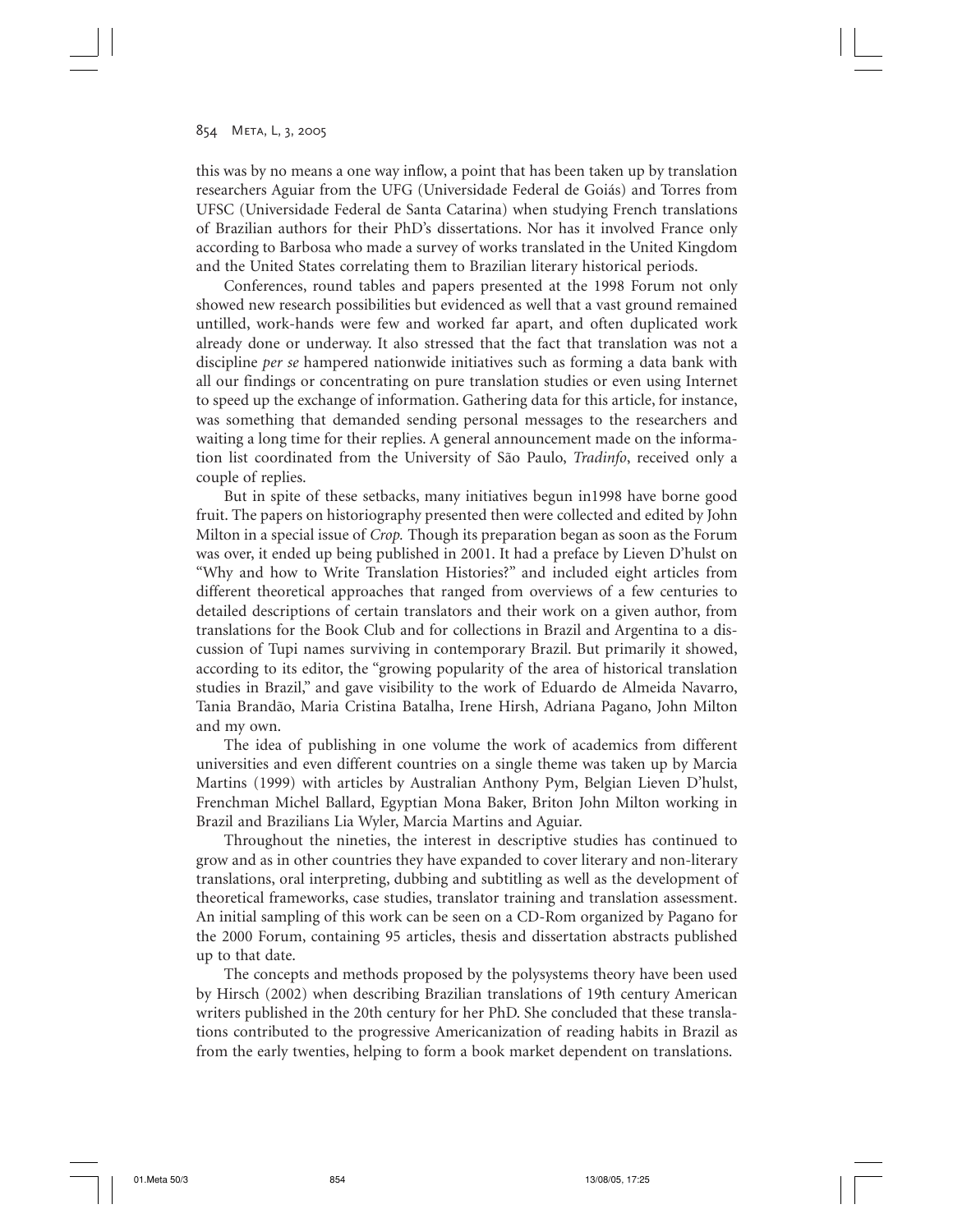The polysystems theory has also been successfully adapted to describe audiovisual translations as shown by the pioneering research of Santiago at the University of Ceará. The main points of her PhD can be found in a recent article in *Meta* (2004). Other research developed by herself and colleagues on closed subtitling was published in 2003, and 2004.

Another interesting development is the high number of undergraduate dissertations presented at the conclusion of Diploma or graduation courses on Brazilian and foreign literatures and language teaching. In an article soon to be published, Maria Clara Castellões from UFMG (Universidade Federal de Minas Gerais) mentions six dissertations from one class in which students develop the concepts of rewriting and manipulation, patronage, domestication and foreignization to discuss North American texts translated in Brazil. In half of them students examine the translations of translator, writer, publisher and politician Monteiro Lobato, translator and writer Raquel de Queiroz and again Editora Globo; one examines the reception of George Orwell's *Animal Farm* in Brazil.

The same phenomenon has been observed at Pontificia Universidade Católica de Rio (PUC-Rio) and other universities in the country, making it very difficult for a single researcher to keep up with what goes on or where, except in the case of students that continue their research for MA.'s and PhD.'s. In general, these dissertations and theses are informed by descriptive theories, especially by Holmes, Toury and Lefevere, sharing also Venuti's assumptions on the key role played by translation in the formation of cultural identities and domestic canons of foreign literature. Explicit and implicit translators interventions in texts and the ceaseless movement between the points of view of the foreigner and that of the domestic are the focus of research carried out at UNESP (Universidade Estadual Paulista), as exemplified by Cristina Carneiro Rodrigues's project on Richard Burton's account of his travels through Brazil and its Brazilian translations.

The expansion of descriptive translation studies (DTS) has turned Historiography into just one more possibility in this vast field and not a very attractive one I would say, as students of Language and Literature are not as keen on History as students of Social Sciences. From this area came two excellent projects, organized by Jerusa Pires Ferreira who so far has published seven long interviews by editors who, in her opinion, have played an important role Brazilian publishing. Since a large number of publishers rely heavily on translation until they find their own niche in the market, these interviews are a useful source for historians of translation. The other project, concluded by Sonia Amorim (1991), recounts in detail the success story of Editora Globo during the forties and fifties. Its photographs, book covers and list of titles and even anecdotes have been invaluable for those studying the period covered by her dissertation.

Probing into less visible publishers, John Milton (2002) gives us a comprehensive study, in which he tries to recover the impact of Clube do Livro editions on the Brazilian readership and their reading habits during the fifties and sixties. Drawing from the possibilities offered by André Lefevere's concept of refraction he examines both the politically correct and pseudotranslations as well as the use of teamwork and standardization to translate and edit books.

More recently there has been a tendency to pool human resources: groups at UFSC (Universidade Federal de Santa Catarina) and UFMG are coordinating efforts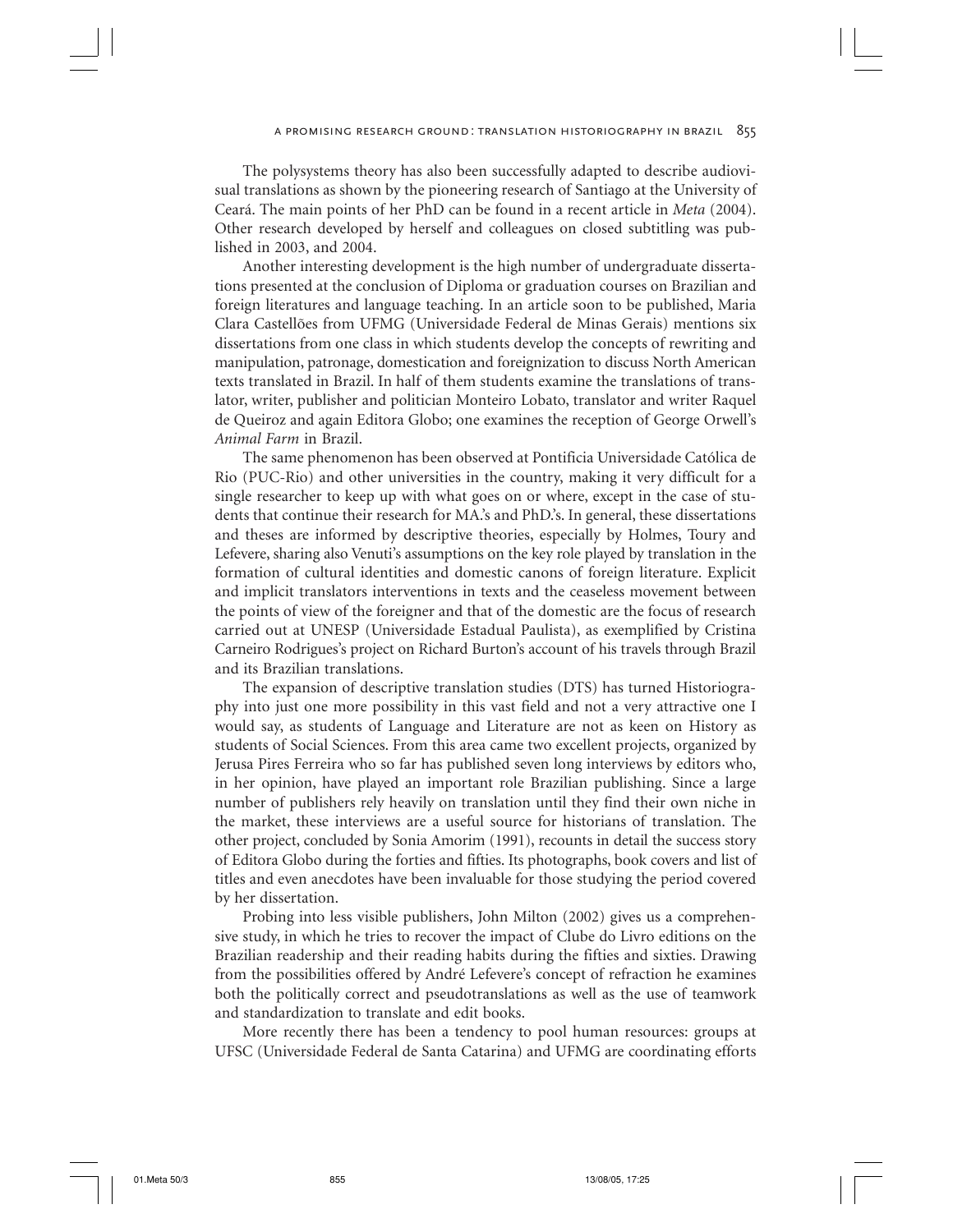to map out all translated literature in the twentieth century using as their main source Unesco's *Index Translatiorum*. From PUC-Rio, Martins (2004) has organized papers on translations of Shakespeare bringing together academics who work in Literature and Translation Departments in universities located in various states of Brazil such as Minas Gerais, Rio Grande do Sul, Rio de Janeiro, São Paulo and Santa Catarina.

In view of the amount of translation done in Brazil, academics have also begun to show concern about the existing split between theory and practice and have tried to get the translator's cooperation to solve the dilemma. In 2003, Ivone Benedetti (Universidade de São Paulo – USP) and Adail Sobral (Pontificia Universidade Católica de São Paulo – PUC-SP) coordinated a book intended to paint a more accurate picture of translation in Brazil. Twenty-two experienced professional translators were asked to describe their work, answering a set of ten complex questions that included their relations with clients, publishers and society, their target readers, their training, globalization, machine translation and translation memories, errors, payment and translation reviews in the media. The results were extremely interesting as they revealed the enormous variation in the way translators viewed their profession as well as the expectations of the market which condition their practice.

The same interest has been shown by Marileide Esqueda (Universidade de Campinas – UNICAMP) who has already covered a lot of ground recovering and analyzing texts on theory and practice written from the fifties to the eighties by Paulo Rónai, a coordinator of translated collections and encyclopedias a well as the founder of the translators' Union back in the seventies. In both her M.A. and Ph.D. projects, Esqueda searched for a link between translators' current practice, Rónai's theories and his attempt to regulate the translator's profession in 1977.

Quoting Anthony Pym, the history of translation requires strong empirical spadework if it is to provide satisfying fruits. Apparently we are on the right path although many years will be needed just to map and analyze books translated in Brazil in the last sixty-five years, not to mention newspapers and theater plays published in the 19th and 20th centuries. But it will also be essential to get the cooperation of Portuguese scholars to map out and analyze 440 years of translated works exported by Portugal to Brazil.

#### **REFERENCES**

- Aguiar, O. B. de (1998): "Par la pantoufloche de la pantouflochade!: a questão das variações lingüísticas em uma tradução de *Os miseráveis,*" *Tradterm* 5-2, p. 97-119.
- Aguiar, O. B. de (1999): "Tradução e literatura: os folhetins traduzidos e a introdução da obra de ficção em prosa." In Martins, M. A. P. *Tradução e multidisciplinaridade*, Rio de Janeiro, Lucerna, p. 136-152.
- Amorim, S. (1991): *De Agatha Christie a Marcel Proust (1930-1950)*, M.A. Thesis, São Paulo, ECA-USP.
- Arrojo, R. (1986): *Oficina de tradução*, São Paulo, Ática.
- Baker, M. (ed.) (1998): "Brazilian Tradition," *Routledge Encyclopedia of Translation Studies*.
- Barbosa, H. (1994): *The virtual image: Brazilian literature in English translations*, Ph.D. Dissertation, University of Warwick, England.
- Benedetti, I. And A. Sobral (eds.) (2003): *Conversas com tradutores*, São Paulo, Parábola.
- Esqueda, M. (1997): *RÓNAI PÁL: Conflitos entre a profissionalização do tradutor e a teoria e a prática da tradução*, Campinas,UNICAMP.